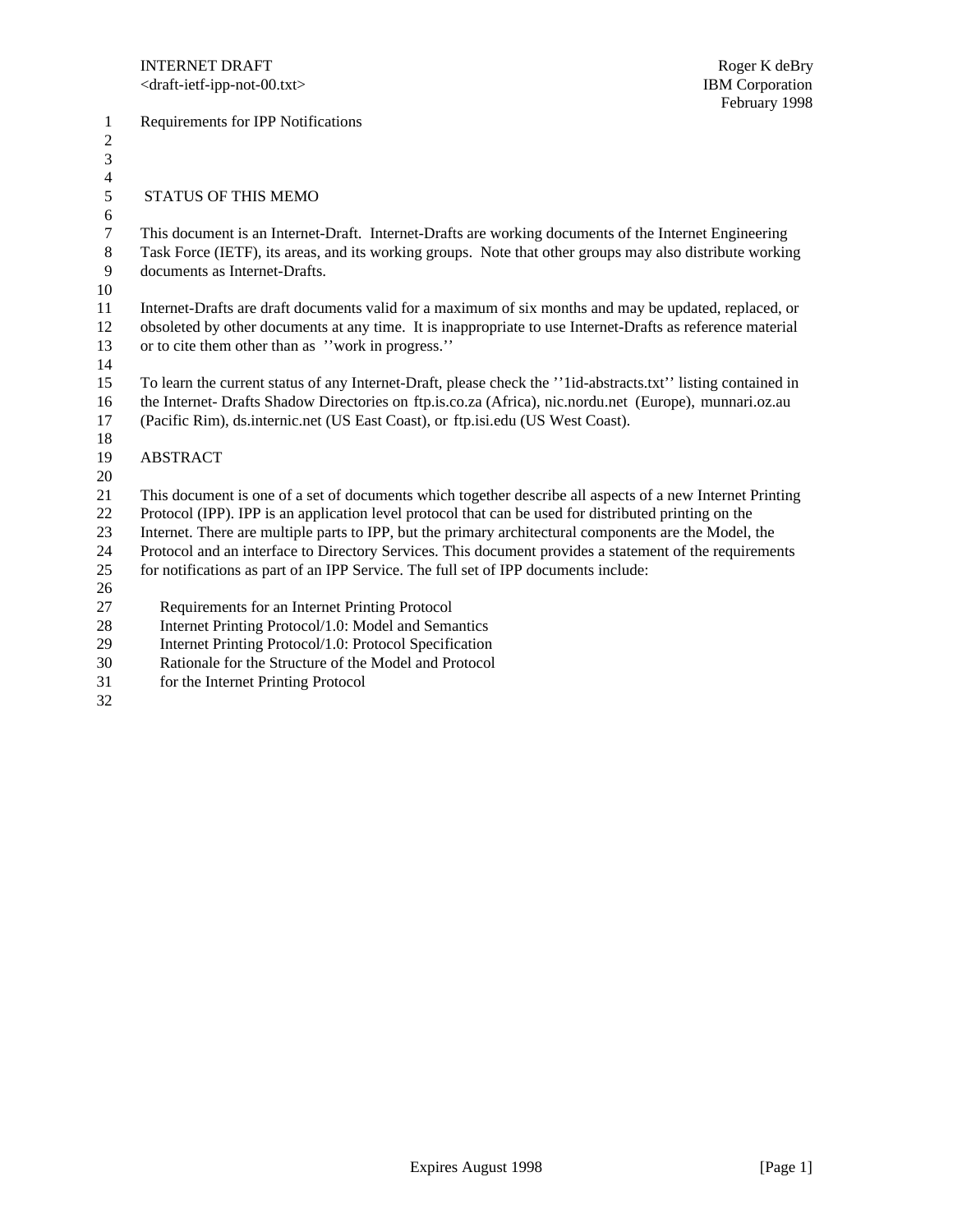## **1.0 Scope**

 The scope of this requirements statement is for end users. This document does not address requirements specific to print administrators or operators. However, we fully expect the notification mechanisms defined in support of the requirements set forth in this document to be extendible to print administrators and operators as well.

### **2.0 Terminology**

 It is necessary to define a set of terms in order to be able to clearly express the requirements for notification services in an IPP System.

### **2.1 Job Submitting End User**

 A human end user who submits a print job to an IPP Printer. This person may or may not be within the same security domain as the Printer. This person may or may not be geographically near the printer.

### 49<br>50 **2.2 Job Submitting Application**

 An application (for example a batch application), acting on behalf of an end user, which submits a print job to an IPP Printer. The application may or may not be within the same security domain as the Printer. This application may or may not be geographically near the printer.

### **2.3 Security Domain**

 For the purposes of this discussion, the set of network components which can communicate without going through a proxy or firewall. A security domain may be geographically very large, for example - anyplace within IBM.COM.

### **2.4 IPP Client**

The software component on the client system which implements the IPP protocol.

### **2.5 Job Recipient**

 A human who is the ultimate consumer of the print job. In many cases this will be the same person as the Job Submitting End User, but this need not always be the case. For example, if I use IPP to print a document on a printer in a business partner's office, I am the Job Submitting End User, while the person I intend the document for in my business partner's office is the Job Recipient. Since one of the goals of IPP is to be able to print near the ultimate recipient of the printed output, we would normally expect the Job Recipient to be in the same security domain as, and geographically near the Printer. However, this may not always be the case. For example, I submit a print job across the Internet to a Kinko's print shop. I am both the Submitting end User and the Job Recipient, but I am neither near nor in the same security domain as the Printer.

## **2.6 Job Recipient Proxy**

 A person acting on behalf of the Job Recipient. In particular, the Job Recipient Proxy physically picks up the printed document from the Printer, if the Job Recipient cannot perform that function. The Proxy is **by definition** geographically near and in the same security domain as the printer. For example, I submit a print job from home to be printed on a printer at work. I'd like my secretary to pick up the print job and 84 put it on my desk. In this case, I am acting as both Job Submitting End User and Job Recipient. My secretary is acting as a Job Recipient Proxy.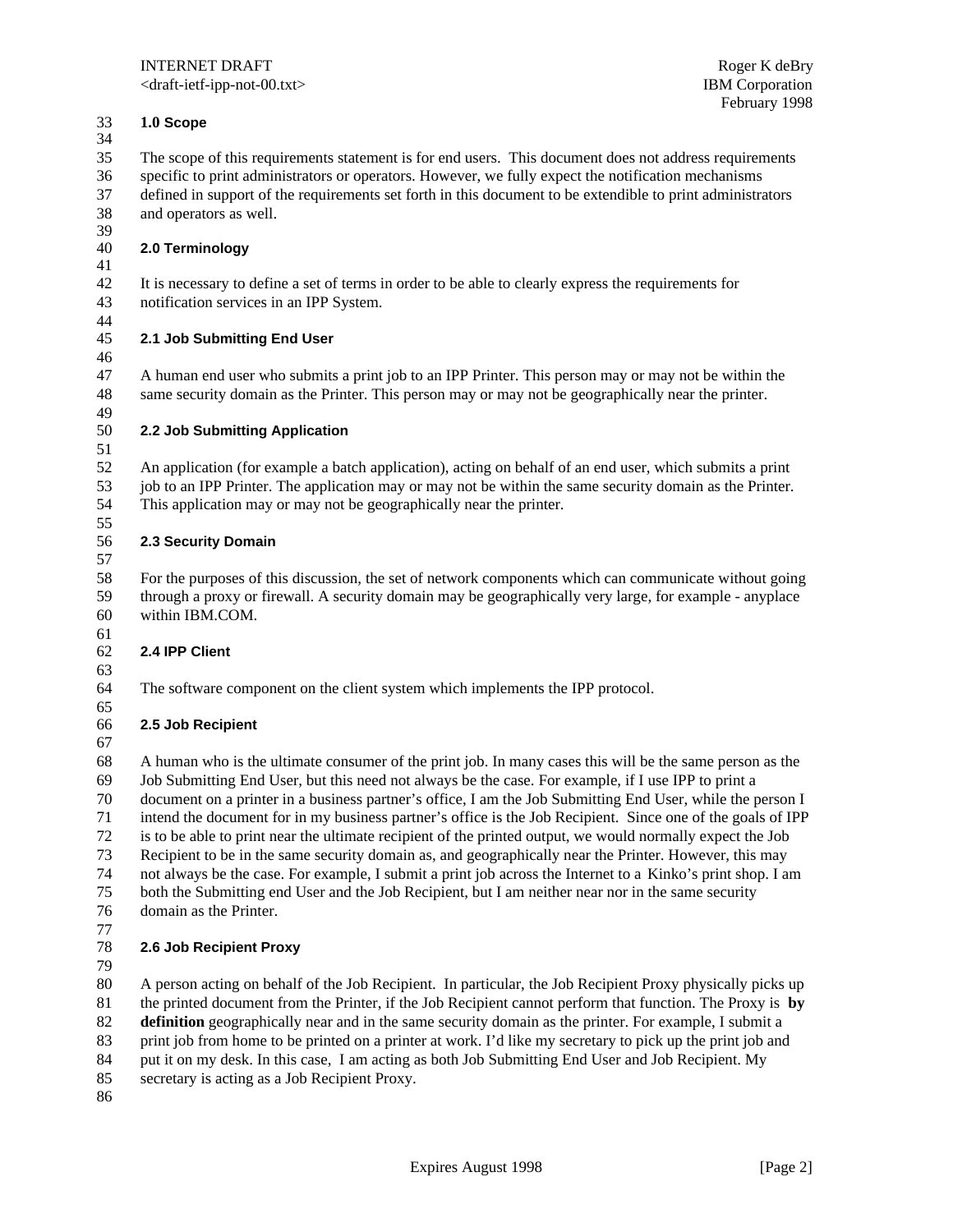# INTERNET DRAFT

 $\langle$ draft-ietf-ipp-not-00.txt $>$ 

| 87<br>88                        | 2.7 Notification Recipient                                                                                                                                                                                                                                                                                                                                                                                                                                   |
|---------------------------------|--------------------------------------------------------------------------------------------------------------------------------------------------------------------------------------------------------------------------------------------------------------------------------------------------------------------------------------------------------------------------------------------------------------------------------------------------------------|
| 89<br>90                        | Any of: Job Submitting End User, Job Submitting Application, Job Recipient, or Job Recipient Proxy.                                                                                                                                                                                                                                                                                                                                                          |
| 91<br>92                        | 2.8 Notification Recipient Agent                                                                                                                                                                                                                                                                                                                                                                                                                             |
| 93<br>94<br>95                  | A program which receives events on behalf of the notification recipient. The agent may take some action<br>on behalf of the recipient, forward the notification to the recipient via some alternative means (for<br>example, page the recipient), or queue the notification for later retrieval by the recipient.                                                                                                                                            |
| 96<br>97<br>98                  | <b>2.9 Notification Events</b>                                                                                                                                                                                                                                                                                                                                                                                                                               |
| 99<br>100                       | Any of the following constitute events that a Job Submitting End User can specify notifications be sent for:                                                                                                                                                                                                                                                                                                                                                 |
| 101<br>102<br>103               | Any standard Printer MIB alert (i.e. device alerts)<br>$\bullet$<br>Job Received (transition from Unknown to Pending)<br>$\bullet$<br>Job Started (Transition from Pending to Processing)<br>$\bullet$                                                                                                                                                                                                                                                       |
| 104<br>105<br>106<br>107<br>108 | Page Complete (Page is stacked)<br>$\bullet$<br>Collated Copy Complete (last sheet of collated copy is stacked)<br>$\bullet$<br>Job Complete (transition from Processing or Processing-stopped to Completed)<br>$\bullet$<br>Job aborted (transition from Pending, Pending-held, Processing, or Processing-stopped to Aborted)<br>$\bullet$<br>Job canceled (transition from Pending, Pending-held, Processing, or Processing-held to Canceled)<br>$\bullet$ |
| 109<br>110                      | 2.10 Notification Registration                                                                                                                                                                                                                                                                                                                                                                                                                               |
| 111<br>112<br>113<br>114        | It should be possible for end users to "Register" for notifications of certain types of events, independent of<br>Job Submission. An end user may register for                                                                                                                                                                                                                                                                                               |
| 115<br>116                      | All Job Traps<br>$\bullet$<br>All Traps (Job and Printer)<br>$\bullet$                                                                                                                                                                                                                                                                                                                                                                                       |
| 117                             | None (Reserves a slot in some limited stable of "notification hosts")<br>$\bullet$                                                                                                                                                                                                                                                                                                                                                                           |
| 118<br>119<br>120               | 2.11 Notification Attributes                                                                                                                                                                                                                                                                                                                                                                                                                                 |
| 121<br>122<br>123<br>124<br>125 | IPP Objects (for example, a print job) from which notification are being sent may have attributes<br>associated with them. A user may want to have one or more of these associated attributes returned along<br>with a particular notification. In general, these may include any attribute associated with the object<br>emitting the notification. Examples include:                                                                                       |
| 126<br>127                      | number-of-intervening jobs<br>job-k-octets                                                                                                                                                                                                                                                                                                                                                                                                                   |
| 128<br>129<br>130               | job-k-octets processed<br>job impressions<br>job-impressions-interpreted                                                                                                                                                                                                                                                                                                                                                                                     |
| 131<br>132<br>133               | job-impressions-completed<br>impressionsCompletedCurrentCopy (job MIB)<br>sheetCompletedCopyNumber (job MIB)                                                                                                                                                                                                                                                                                                                                                 |
| 134<br>135                      | sheetsCompletedDocumentNumber (job MIB)<br>Copies-requested                                                                                                                                                                                                                                                                                                                                                                                                  |
| 136<br>137<br>138               | Copy-type<br>Output-destination<br>Job-state-reasons                                                                                                                                                                                                                                                                                                                                                                                                         |
| 139                             |                                                                                                                                                                                                                                                                                                                                                                                                                                                              |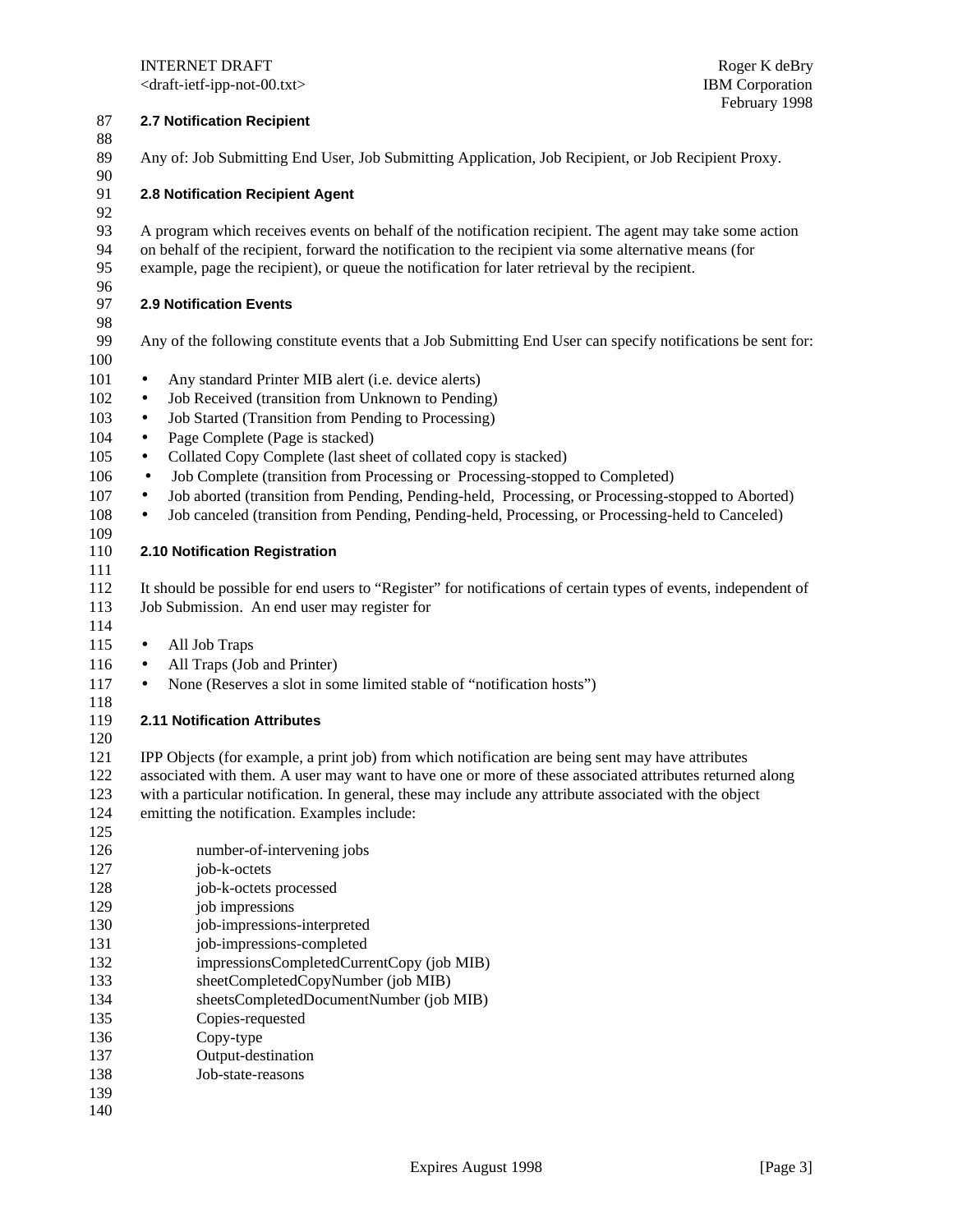INTERNET DRAFT NEWSLET AND THE ROGER K deBry <draft-ietf-ipp-not-00.txt> IBM Corporation

### **2.12 Immediate Notification**

 Notifications sent to the notification recipient or the notification recipient's agent in such a way that the notification arrives immediately , within the limits of common addressing, routing, network congestion and quality of service.

- **2.13 Queued Notification**
- 

 Notifications which are not necessarily sent immediately, but are queued for delivery by some intermediate network application, or for later retrieval. Email with store and forward is an example of queued notification.

152<br>153

## **2.14 Notification over Reliable Transport**

 Notifications which are delivered by a reliable, sequenced delivery of packets or character stream, with acknowledgment and retry, such that delivery of the notification is guaranteed within some reasonable time limits. For example, if the notification recipient has logged off and gone home for the day, an immediate notification cannot be guaranteed to be delivered, even when sent over a reliable transport, because there is nothing there to catch it. Guaranteed delivery requires both queued notification and a reliable transport. If delivery of the notification requires process to process communications, each session is managed in a reliable manner, assuring fully ordered, end-to-end delivery. 

## **2.15 Notification over Unreliable Transport**

 Notifications are delivered via the fundamental transport address and routing framework, but no acknowledgment or retry is required. Process to process communications, if involved, are unconstrained. 

# **2.16 Human Consumable Notification**

 Notifications which are intended to be consumed by human end users **only**. They contain no machine readable encodings of the event. Email would be an example of a Human consumable notification.

# **2.17 Machine Consumable Notification**

 Notifications which are intended for consumption by a program **only**, such as an IPP Client. Machine Consumable notifications may not contain human readable information.

# **2.18 Mixed Notification**

A mixed notification may contain both human readable and human readable information.

## **3.0 Requirements**

- 3.1 A Job Submitting End User must be able to specify zero or more notification recipients when submitting a print job.
- 3.2 When specifying a notification recipient, a Job Submitting End user must be able to specify one or more notification events for that notification recipient.
- 3.3 When specifying a notification recipient, the Job Submitting End User must be able to specify either immediate or queued notification for that notification recipient. This may be explicit, or implied by the method of delivery chosen by the Job Submitting End User.
-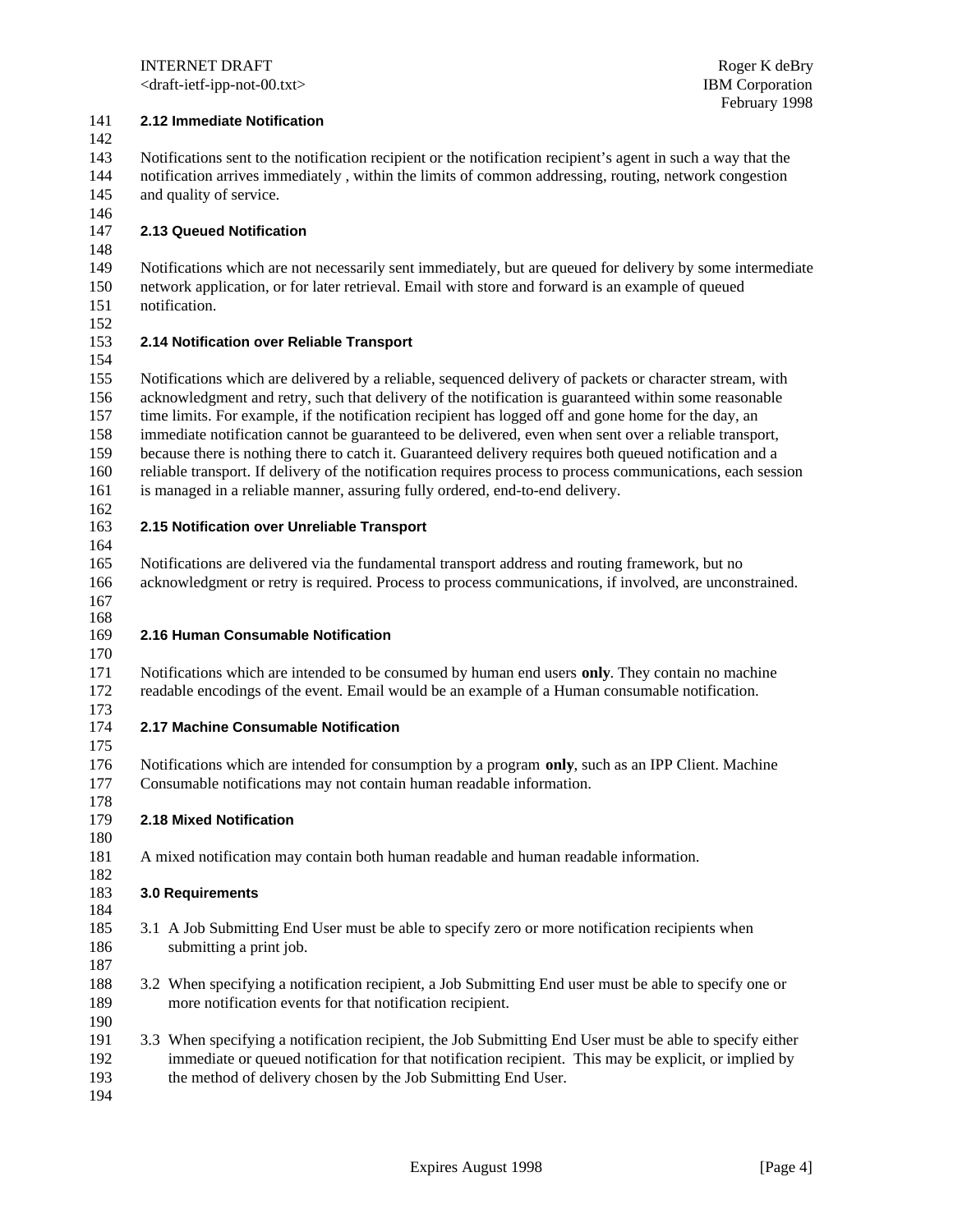INTERNET DRAFT Roger K deBry

| 195<br>196<br>197               | 3.4 When specifying a notification event, a Job Submitting End User must be able to specify that zero or<br>more notification attributes be sent along with the notification, when that event occurs.                                                                                                                                                                           |
|---------------------------------|---------------------------------------------------------------------------------------------------------------------------------------------------------------------------------------------------------------------------------------------------------------------------------------------------------------------------------------------------------------------------------|
| 198<br>199                      | 3.5 Common delivery methods, e.g. email, must be supported.                                                                                                                                                                                                                                                                                                                     |
| 200<br>201<br>202<br>203        | 3.6 There is no requirement for the IPP Printer receiving the print request to validate the identity of an<br>event recipient, nor the ability of the system to deliver an event to that recipient as requested (for<br>example, if the event recipient is not at work today).                                                                                                  |
| 204<br>205<br>206<br>207        | 3.7 However, an IPP Printer must validate its ability to deliver an event using the specified delivery<br>scheme. If it does not support the specified scheme, or the specified scheme is invalid for some<br>reason, then it should respond to the print request with an error condition.                                                                                      |
| 208<br>209<br>210<br>211        | 3.8 There must be a class of IPP event notifications which can flow through corporate firewalls. However,<br>an IPP printer need not test to guarantee delivery of the notification through a firewall before<br>accepting a print job.                                                                                                                                         |
| 212<br>213<br>214               | 3.9 A mechanism must be provided for delivering a notification to the submitting client when the delivery<br>of an event notification to a specified Notification Recipient fails.                                                                                                                                                                                              |
| 215<br>216<br>217               | 3.10 There must be a mechanism for localizing human consumable notifications.                                                                                                                                                                                                                                                                                                   |
| 218<br>219                      | <b>4.0 Scenarios</b>                                                                                                                                                                                                                                                                                                                                                            |
| 220<br>221<br>222<br>223<br>224 | 4.1 I am sitting in my office and submit a print job to the printer down the hall. I am in the same security<br>domain as the printer and of course, geographically near. I want to know immediately when my print<br>job will be completed (or if there is a problem) because the document I am working on is urgent. I<br>submit the print job with the following attributes: |
| 225                             | Notification Recipient - me<br>$\bullet$                                                                                                                                                                                                                                                                                                                                        |
| 226                             | Notification Events - all<br>$\bullet$                                                                                                                                                                                                                                                                                                                                          |
| 227                             | Notification Attributes - job-state-reason<br>$\bullet$                                                                                                                                                                                                                                                                                                                         |
| 228<br>229                      | Notification Type - immediate<br>$\bullet$                                                                                                                                                                                                                                                                                                                                      |
| 230                             | 4.2 I am working from home and submit a print job to the same printer as in the previous example.                                                                                                                                                                                                                                                                               |
| 231                             | However, since I am not at work, I cannot physically get the print file or do anything with it. It can                                                                                                                                                                                                                                                                          |
| 232                             | wait until I get to work this afternoon. However, I'd like my secretary to pick up the output and put it                                                                                                                                                                                                                                                                        |
| 233                             | on my desk so it doesn't get lost or mis-filed. I'd also like a queued notification sent to my email so                                                                                                                                                                                                                                                                         |
| 234                             | that when I get to work I can tell if there was a problem with the print job. I submit a print job with                                                                                                                                                                                                                                                                         |
| 235                             | the following attributes:                                                                                                                                                                                                                                                                                                                                                       |
| 236                             |                                                                                                                                                                                                                                                                                                                                                                                 |
| 237                             | Notification Recipient - my secretary<br>$\bullet$                                                                                                                                                                                                                                                                                                                              |
| 238                             | Notification Events - print complete<br>$\bullet$                                                                                                                                                                                                                                                                                                                               |
| 239<br>240                      | Notification Type - immediate                                                                                                                                                                                                                                                                                                                                                   |
| 241                             | Notification Recipient - me                                                                                                                                                                                                                                                                                                                                                     |
| 242                             | Notification Events - print complete                                                                                                                                                                                                                                                                                                                                            |
| 243                             | Notification Attributes - impressions completed<br>٠                                                                                                                                                                                                                                                                                                                            |
| 244                             | Notification Type - queued<br>$\bullet$                                                                                                                                                                                                                                                                                                                                         |
| 245                             |                                                                                                                                                                                                                                                                                                                                                                                 |
| 246                             | 4.3 I am sitting in my office and submit a print job to a client at an engineering firm we work with on a                                                                                                                                                                                                                                                                       |

daily basis. The engineering form is in Belgium. I would like my client to know when the print job is